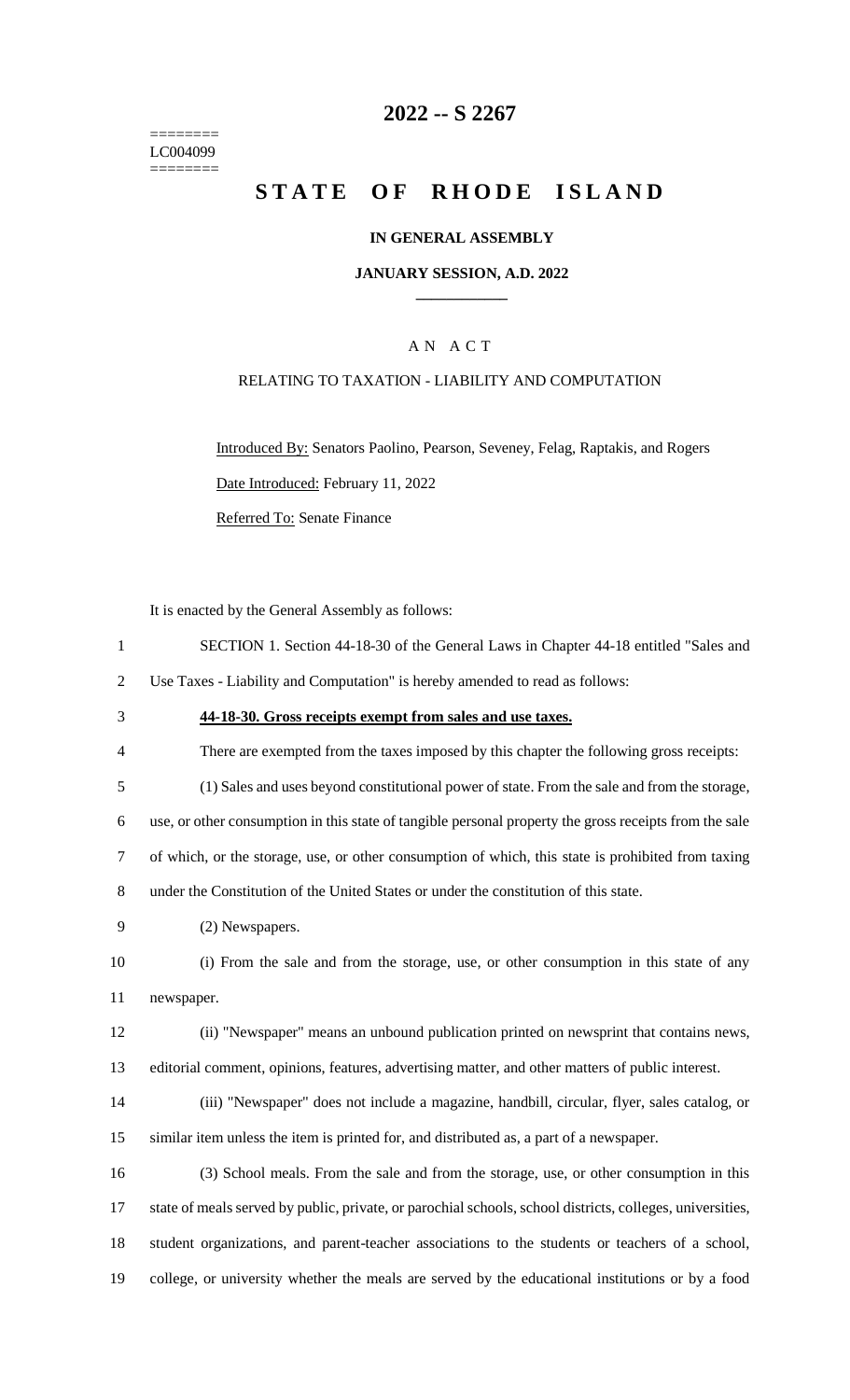service or management entity under contract to the educational institutions.

2 (4) Containers.

(i) From the sale and from the storage, use, or other consumption in this state of:

 (A) Non-returnable containers, including boxes, paper bags, and wrapping materials that are biodegradable and all bags and wrapping materials utilized in the medical and healing arts, when sold without the contents to persons who place the contents in the container and sell the contents with the container.

 (B) Containers when sold with the contents if the sale price of the contents is not required to be included in the measure of the taxes imposed by this chapter.

 (C) Returnable containers when sold with the contents in connection with a retail sale of the contents or when resold for refilling.

 (D) Keg and barrel containers, whether returnable or not, when sold to alcoholic beverage producers who place the alcoholic beverages in the containers.

 (ii) As used in this subdivision, the term "returnable containers" means containers of a kind customarily returned by the buyer of the contents for reuse. All other containers are "non-returnable containers."

 (5)(i) Charitable, educational, and religious organizations. From the sale to, as in defined in this section, and from the storage, use, and other consumption in this state, or any other state of the United States of America, of tangible personal property by hospitals not operated for a profit; "educational institutions" as defined in subdivision (18) not operated for a profit; churches, orphanages, and other institutions or organizations operated exclusively for religious or charitable purposes; interest-free loan associations not operated for profit; nonprofit, organized sporting leagues and associations and bands for boys and girls under the age of nineteen (19) years; the following vocational student organizations that are state chapters of national vocational student organizations: Distributive Education Clubs of America (DECA); Future Business Leaders of America, Phi Beta Lambda (FBLA/PBL); Future Farmers of America (FFA); Future Homemakers of America/Home Economics Related Occupations (FHA/HERD); Vocational Industrial Clubs of America (VICA); organized nonprofit golden age and senior citizens clubs for men and women; and parent-teacher associations; and from the sale, storage, use, and other consumption in this state, of and by the Industrial Foundation of Burrillville, a Rhode Island domestic nonprofit corporation. (ii) In the case of contracts entered into with the federal government, its agencies, or instrumentalities, this state, or any other state of the United States of America, its agencies, any city, town, district, or other political subdivision of the states; hospitals not operated for profit; educational institutions not operated for profit; churches, orphanages, and other institutions or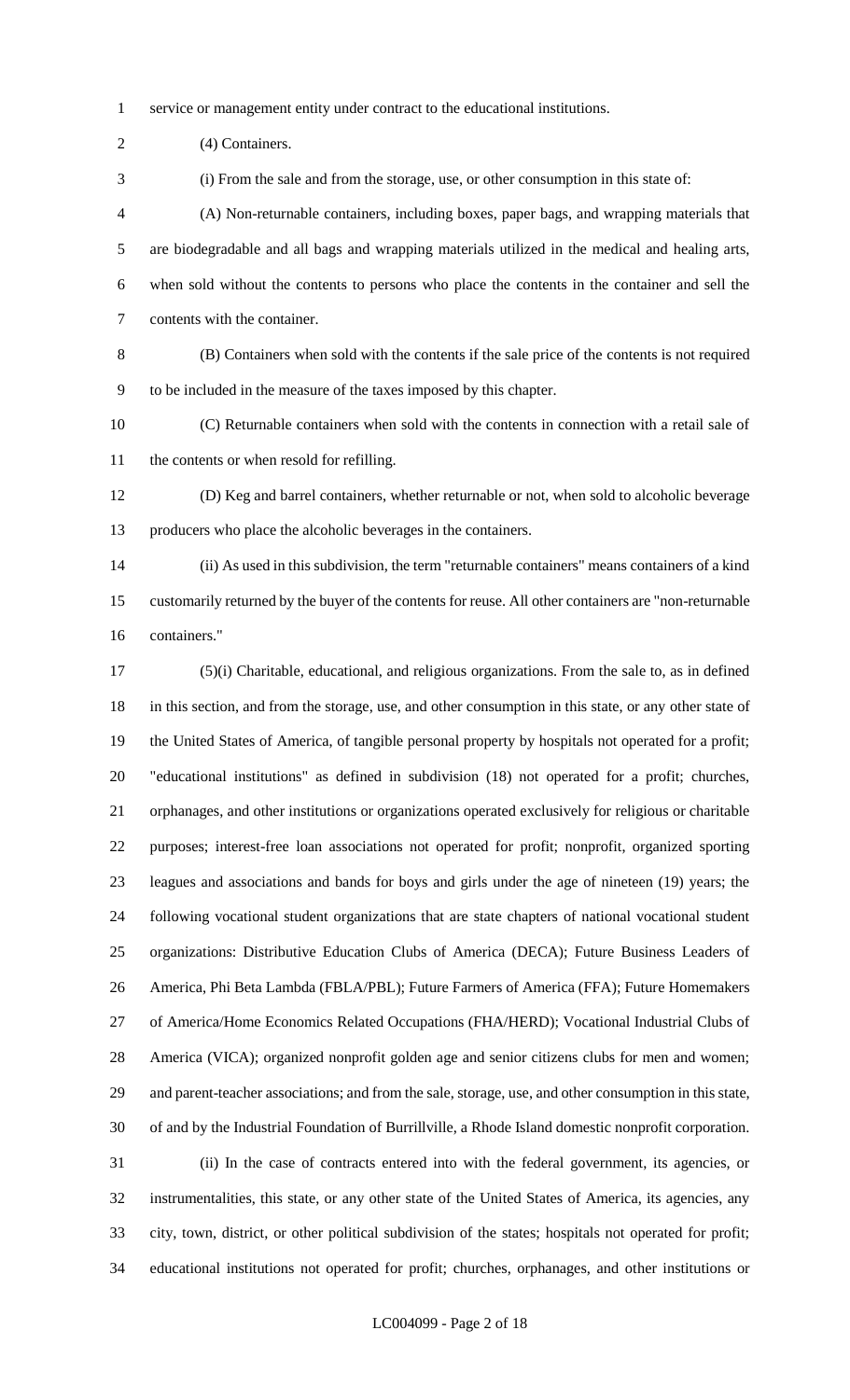organizations operated exclusively for religious or charitable purposes, the contractor may purchase such materials and supplies (materials and/or supplies are defined as those that are essential to the project) that are to be utilized in the construction of the projects being performed under the contracts without payment of the tax.

 (iii) The contractor shall not charge any sales or use tax to any exempt agency, institution, or organization but shall in that instance provide his or her suppliers with certificates in the form as determined by the division of taxation showing the reason for exemption and the contractor's records must substantiate the claim for exemption by showing the disposition of all property so purchased. If any property is then used for a nonexempt purpose, the contractor must pay the tax on the property used.

 (6) Gasoline. From the sale and from the storage, use, or other consumption in this state of: (i) Gasoline and other products taxed under chapter 36 of title 31 and (ii) Fuels used for the propulsion of airplanes.

(7) Purchase for manufacturing purposes.

 (i) From the sale and from the storage, use, or other consumption in this state of computer software, tangible personal property, electricity, natural gas, artificial gas, steam, refrigeration, and water, when the property or service is purchased for the purpose of being manufactured into a finished product for resale and becomes an ingredient, component, or integral part of the manufactured, compounded, processed, assembled, or prepared product, or if the property or service is consumed in the process of manufacturing for resale computer software, tangible personal property, electricity, natural gas, artificial gas, steam, refrigeration, or water.

 (ii) "Consumed" means destroyed, used up, or worn out to the degree or extent that the property cannot be repaired, reconditioned, or rendered fit for further manufacturing use.

(iii) "Consumed" includes mere obsolescence.

 (iv) "Manufacturing" means and includes: manufacturing, compounding, processing, assembling, preparing, or producing.

 (v) "Process of manufacturing" means and includes all production operations performed in the producing or processing room, shop, or plant, insofar as the operations are a part of and connected with the manufacturing for resale of tangible personal property, electricity, natural gas, artificial gas, steam, refrigeration, or water and all production operations performed insofar as the operations are a part of and connected with the manufacturing for resale of computer software.

 (vi) "Process of manufacturing" does not mean or include administration operations such as general office operations, accounting, collection, or sales promotion, nor does it mean or include distribution operations that occur subsequent to production operations, such as handling, storing,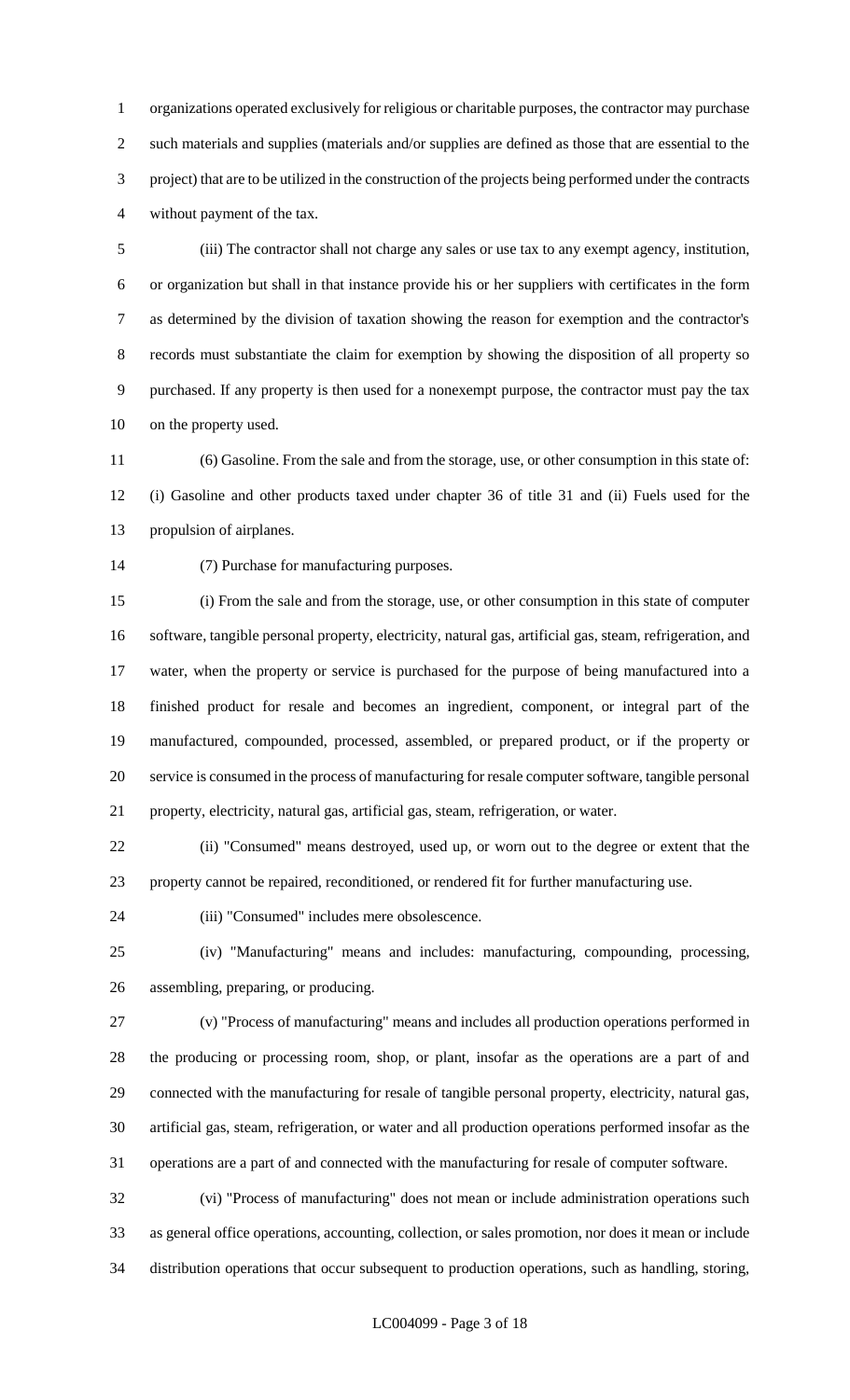selling, and transporting the manufactured products, even though the administration and distribution operations are performed by, or in connection with, a manufacturing business.

 (8) State and political subdivisions. From the sale to, and from the storage, use, or other consumption by, this state, any city, town, district, or other political subdivision of this state. Every redevelopment agency created pursuant to chapter 31 of title 45 is deemed to be a subdivision of the municipality where it is located.

 (9) Food and food ingredients. From the sale and storage, use, or other consumption in this state of food and food ingredients as defined in § 44-18-7.1(l).

 For the purposes of this exemption "food and food ingredients" shall not include candy, soft drinks, dietary supplements, alcoholic beverages, tobacco, food sold through vending machines, or prepared food, as those terms are defined in § 44-18-7.1, unless the prepared food is:

 (i) Sold by a seller whose primary NAICS classification is manufacturing in sector 311, except sub-sector 3118 (bakeries);

(ii) Sold in an unheated state by weight or volume as a single item;

 (iii) Bakery items, including: bread, rolls, buns, biscuits, bagels, croissants, pastries, donuts, danish, cakes, tortes, pies, tarts, muffins, bars, cookies, tortillas; and

 is not sold with utensils provided by the seller, including: plates, knives, forks, spoons, glasses, cups, napkins, or straws.

 (10) Medicines, drugs, and durable medical equipment. From the sale and from the storage, use, or other consumption in this state, of:

 (i) "Drugs" as defined in § 44-18-7.1(h)(i), sold on prescriptions, medical oxygen, and insulin whether or not sold on prescription. For purposes of this exemption drugs shall not include over-the-counter drugs and grooming and hygiene products as defined in § 44-18-7.1(h)(iii).

 (ii) Durable medical equipment as defined in § 44-18-7.1(k) for home use only, including, but not limited to: syringe infusers, ambulatory drug delivery pumps, hospital beds, convalescent chairs, and chair lifts. Supplies used in connection with syringe infusers and ambulatory drug delivery pumps that are sold on prescription to individuals to be used by them to dispense or administer prescription drugs, and related ancillary dressings and supplies used to dispense or administer prescription drugs, shall also be exempt from tax.

 (11) Prosthetic devices and mobility enhancing equipment. From the sale and from the storage, use, or other consumption in this state, of prosthetic devices as defined in § 44-18-7.1(t), sold on prescription, including, but not limited to: artificial limbs, dentures, spectacles, eyeglasses, and artificial eyes; artificial hearing devices and hearing aids, whether or not sold on prescription; and mobility enhancing equipment as defined in § 44-18-7.1(p), including wheelchairs, crutches,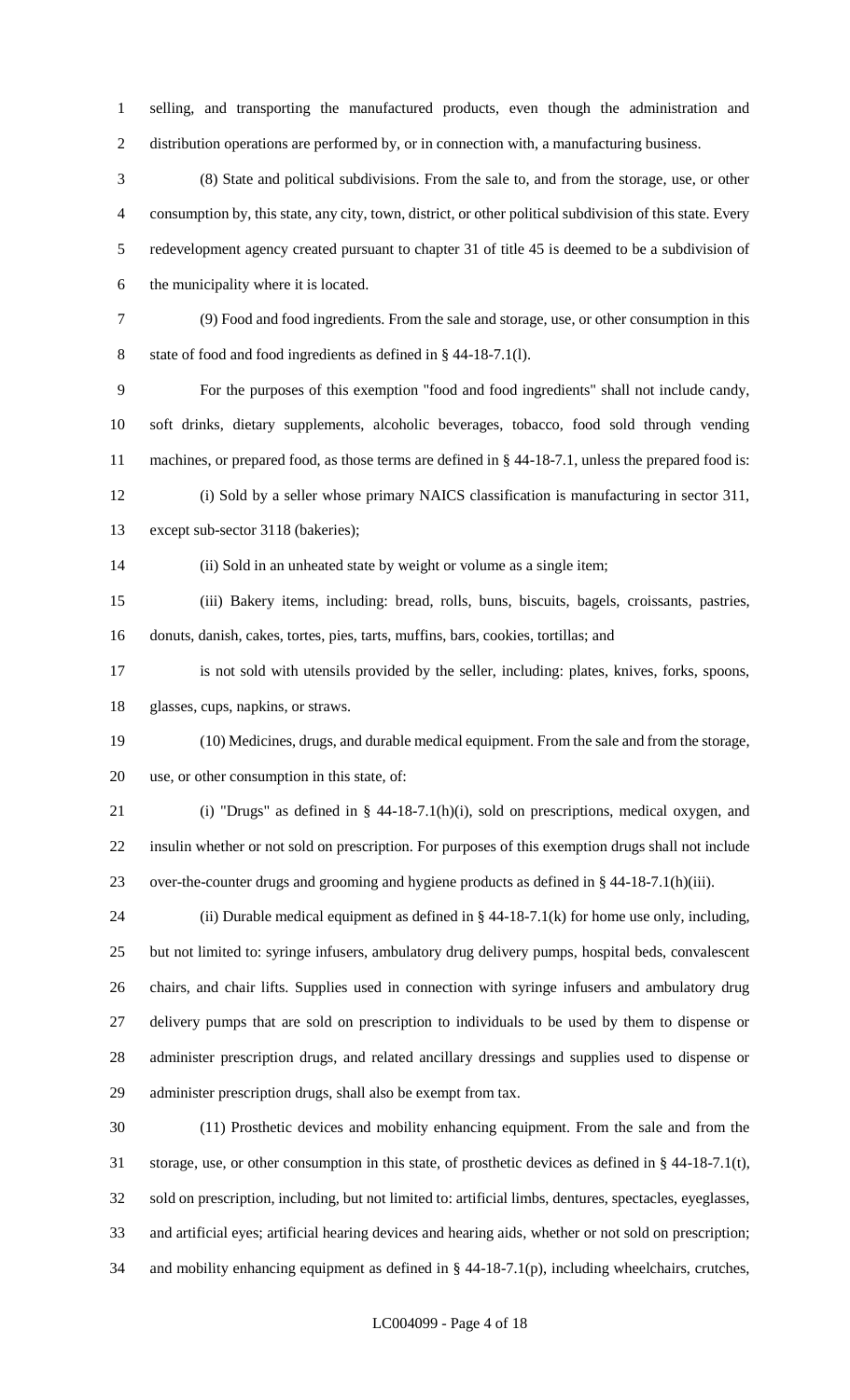and canes.

- (12) Coffins, caskets, urns, shrouds and burial garments. From the sale and from the storage, use, or other consumption in this state of coffins, caskets, urns, shrouds, and other burial garments that are ordinarily sold by a funeral director as part of the business of funeral directing.
- 

(13) Motor vehicles sold to nonresidents.

 (i) From the sale, subsequent to June 30, 1958, of a motor vehicle to a bona fide nonresident of this state who does not register the motor vehicle in this state, whether the sale or delivery of the motor vehicle is made in this state or at the place of residence of the nonresident. A motor vehicle sold to a bona fide nonresident whose state of residence does not allow a like exemption to its nonresidents is not exempt from the tax imposed under § 44-18-20. In that event, the bona fide nonresident pays a tax to Rhode Island on the sale at a rate equal to the rate that would be imposed in his or her state of residence not to exceed the rate that would have been imposed under § 44-18- 20. Notwithstanding any other provisions of law, a licensed motor vehicle dealer shall add and collect the tax required under this subdivision and remit the tax to the tax administrator under the provisions of chapters 18 and 19 of this title. When a Rhode Island licensed, motor vehicle dealer is required to add and collect the sales and use tax on the sale of a motor vehicle to a bona fide nonresident as provided in this section, the dealer in computing the tax takes into consideration the law of the state of the nonresident as it relates to the trade-in of motor vehicles.

 (ii) The tax administrator, in addition to the provisions of §§ 44-19-27 and 44-19-28, may require any licensed motor vehicle dealer to keep records of sales to bona fide nonresidents as the tax administrator deems reasonably necessary to substantiate the exemption provided in this subdivision, including the affidavit of a licensed motor vehicle dealer that the purchaser of the motor vehicle was the holder of, and had in his or her possession a valid out-of-state motor vehicle registration or a valid out-of-state driver's license.

 (iii) Any nonresident who registers a motor vehicle in this state within ninety (90) days of the date of its sale to him or her is deemed to have purchased the motor vehicle for use, storage, or other consumption in this state, and is subject to, and liable for, the use tax imposed under the provisions of § 44-18-20.

 (14) Sales in public buildings by blind people. From the sale and from the storage, use, or other consumption in all public buildings in this state of all products or wares by any person licensed under § 40-9-11.1.

 (15) Air and water pollution control facilities. From the sale, storage, use, or other consumption in this state of tangible personal property or supplies acquired for incorporation into or used and consumed in the operation of a facility, the primary purpose of which is to aid in the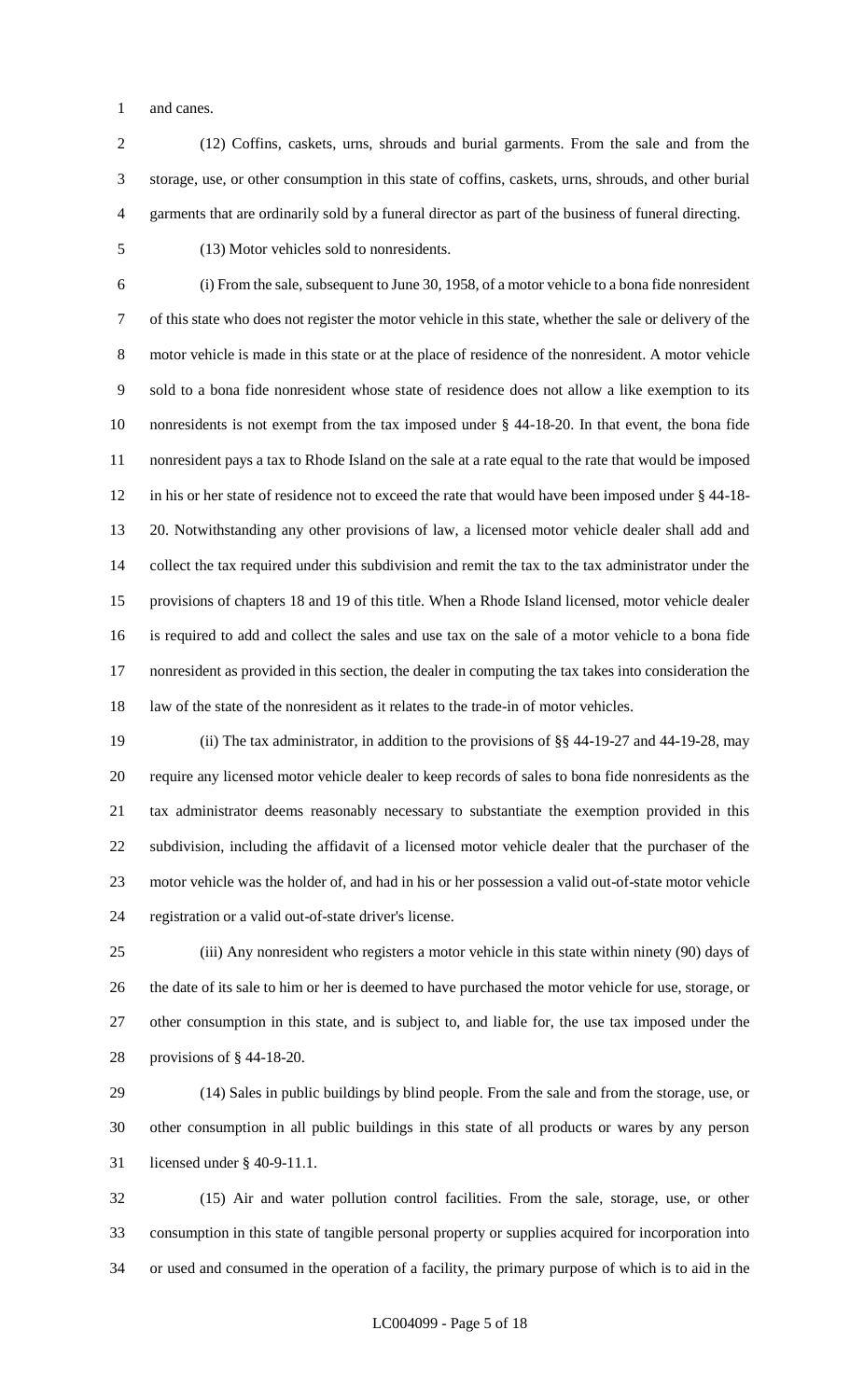control of the pollution or contamination of the waters or air of the state, as defined in chapter 12 of title 46 and chapter 23 of title 23, respectively, and that has been certified as approved for that purpose by the director of environmental management. The director of environmental management may certify to a portion of the tangible personal property or supplies acquired for incorporation into those facilities or used and consumed in the operation of those facilities to the extent that that portion has as its primary purpose the control of the pollution or contamination of the waters or air of this state. As used in this subdivision, "facility" means any land, facility, device, building, machinery, or equipment.

 (16) Camps. From the rental charged for living quarters, or sleeping, or housekeeping accommodations at camps or retreat houses operated by religious, charitable, educational, or other organizations and associations mentioned in subsection (5), or by privately owned and operated summer camps for children.

 (17) Certain institutions. From the rental charged for living or sleeping quarters in an institution licensed by the state for the hospitalization, custodial, or nursing care of human beings. (18) Educational institutions. From the rental charged by any educational institution for living quarters, or sleeping, or housekeeping accommodations or other rooms or accommodations to any student or teacher necessitated by attendance at an educational institution. "Educational institution" as used in this section means an institution of learning not operated for profit that is empowered to confer diplomas, educational, literary, or academic degrees; that has a regular faculty, curriculum, and organized body of pupils or students in attendance throughout the usual school year; that keeps and furnishes to students and others records required and accepted for entrance to schools of secondary, collegiate, or graduate rank; and no part of the net earnings of which inures to the benefit of any individual.

(19) Motor vehicle and adaptive equipment for persons with disabilities.

 (i) From the sale of: (A) Special adaptations; (B) The component parts of the special 26 adaptations; or (C) A specially adapted motor vehicle; provided that the owner furnishes to the tax administrator an affidavit of a licensed physician to the effect that the specially adapted motor vehicle is necessary to transport a family member with a disability or where the vehicle has been specially adapted to meet the specific needs of the person with a disability. This exemption applies to not more than one motor vehicle owned and registered for personal, noncommercial use.

 (ii) For the purpose of this subsection the term "special adaptations" includes, but is not limited to: wheelchair lifts, wheelchair carriers, wheelchair ramps, wheelchair securements, hand controls, steering devices, extensions, relocations, and crossovers of operator controls, power-assisted controls, raised tops or dropped floors, raised entry doors, or alternative signaling devices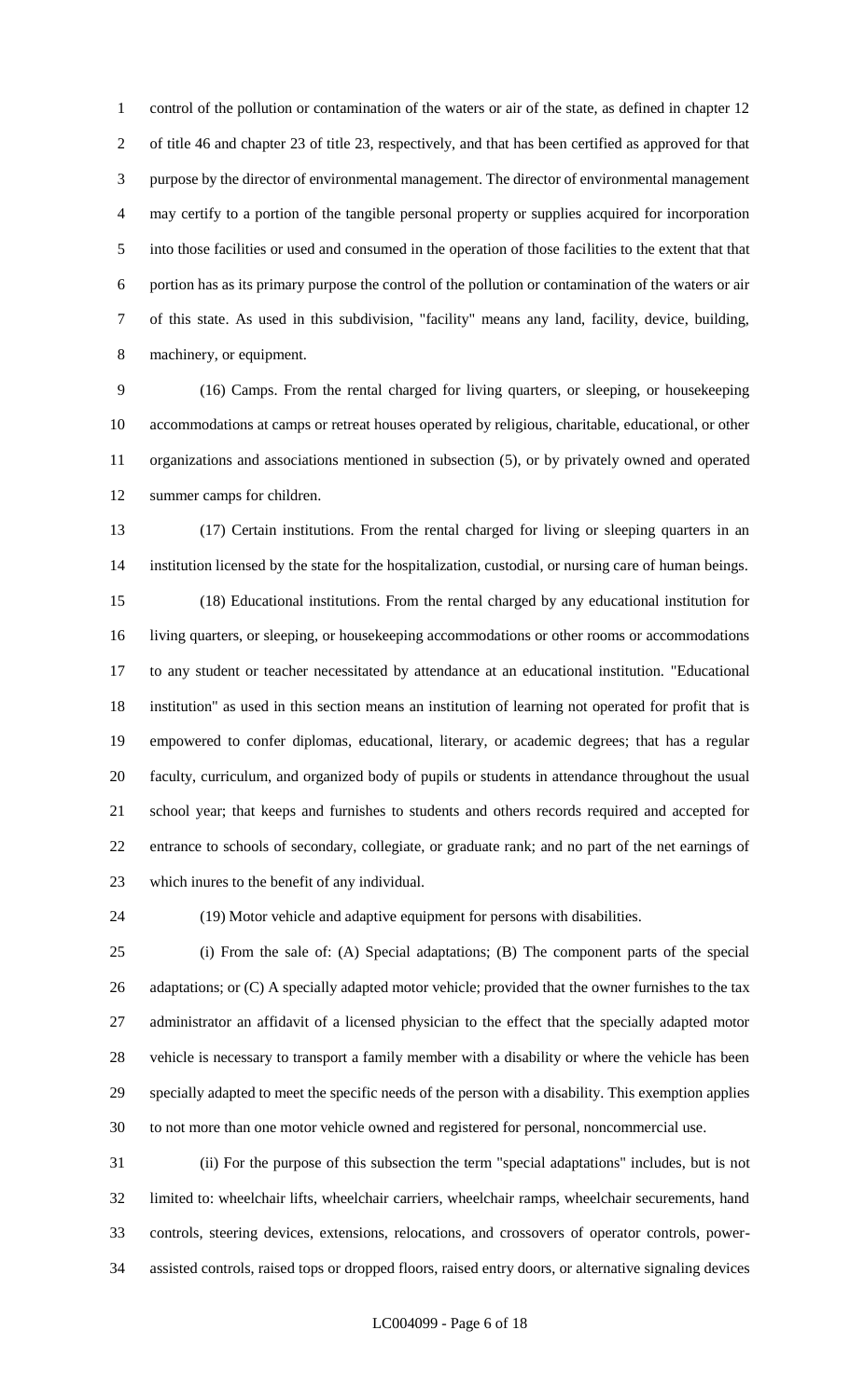to auditory signals.

 (iii) From the sale of: (a) Special adaptations, (b) The component parts of the special adaptations, for a "wheelchair accessible taxicab" as defined in § 39-14-1, and/or a "wheelchair accessible public motor vehicle" as defined in § 39-14.1-1.

 (iv) For the purpose of this subdivision the exemption for a "specially adapted motor vehicle" means a use tax credit not to exceed the amount of use tax that would otherwise be due on the motor vehicle, exclusive of any adaptations. The use tax credit is equal to the cost of the special adaptations, including installation.

 (20) Heating fuels. From the sale and from the storage, use, or other consumption in this state of every type of heating fuel.

 (21) Electricity and gas. From the sale and from the storage, use, or other consumption in this state of electricity and gas.

(22) Manufacturing machinery and equipment.

 (i) From the sale and from the storage, use, or other consumption in this state of tools, dies, molds, machinery, equipment (including replacement parts), and related items to the extent used in an industrial plant in connection with the actual manufacture, conversion, or processing of tangible personal property, or to the extent used in connection with the actual manufacture, conversion, or processing of computer software as that term is utilized in industry numbers 7371, 7372, and 7373 in the standard industrial classification manual prepared by the Technical Committee on Industrial Classification, Office of Statistical Standards, Executive Office of the President, United States Bureau of the Budget, as revised from time to time, to be sold, or that machinery and equipment used in the furnishing of power to an industrial manufacturing plant. For the purposes of this subdivision, "industrial plant" means a factory at a fixed location primarily engaged in the manufacture, conversion, or processing of tangible personal property to be sold in the regular course of business;

 (ii) Machinery and equipment and related items are not deemed to be used in connection with the actual manufacture, conversion, or processing of tangible personal property, or in connection with the actual manufacture, conversion, or processing of computer software as that term is utilized in industry numbers 7371, 7372, and 7373 in the standard industrial classification manual prepared by the Technical Committee on Industrial Classification, Office of Statistical Standards, Executive Office of the President, United States Bureau of the Budget, as revised from time to time, to be sold to the extent the property is used in administration or distribution operations; (iii) Machinery and equipment and related items used in connection with the actual manufacture, conversion, or processing of any computer software or any tangible personal property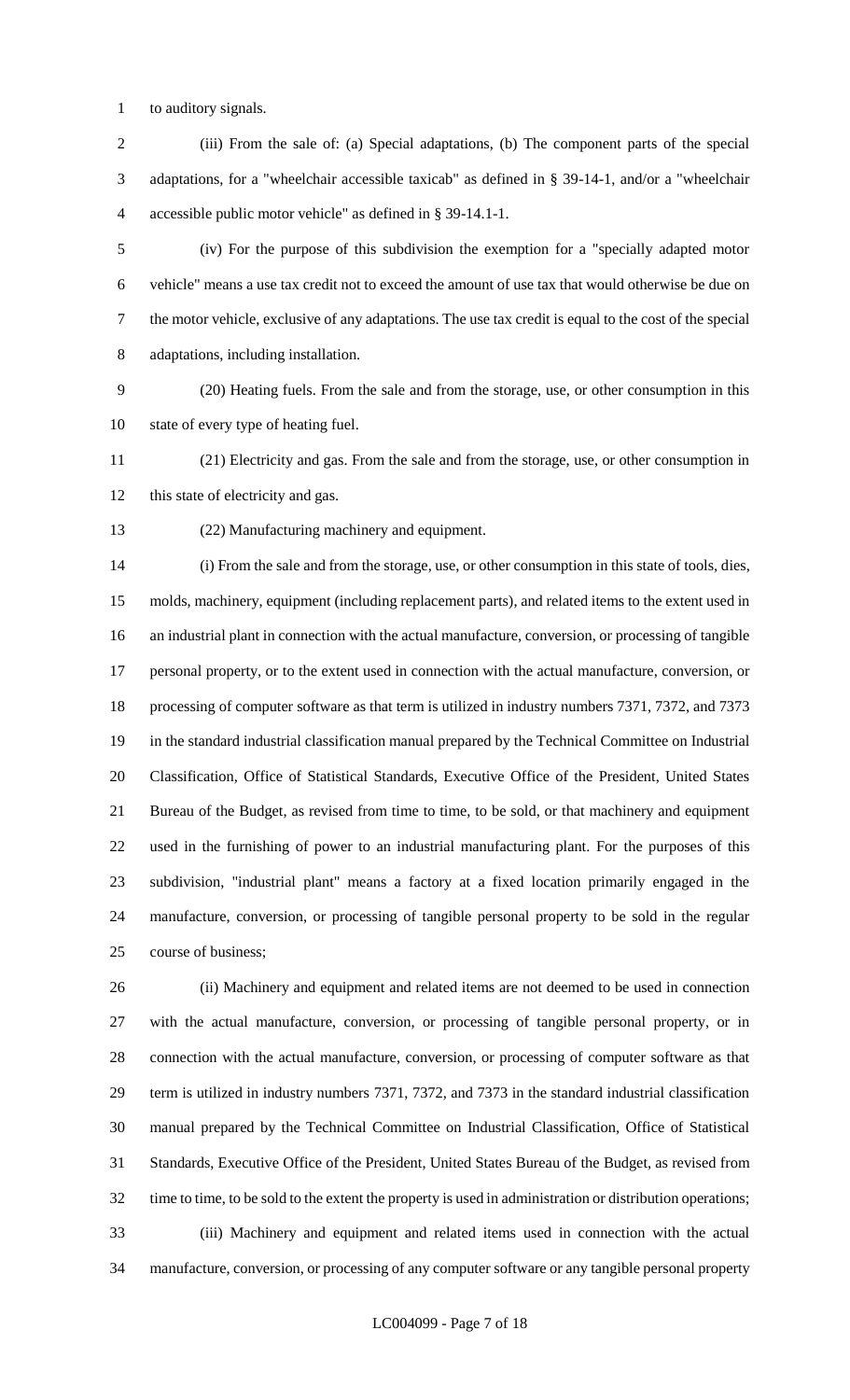1 that is not to be sold and that would be exempt under subdivision (7) or this subdivision if purchased from a vendor or machinery and equipment and related items used during any manufacturing, converting, or processing function is exempt under this subdivision even if that operation, function, or purpose is not an integral or essential part of a continuous production flow or manufacturing process;

 (iv) Where a portion of a group of portable or mobile machinery is used in connection with the actual manufacture, conversion, or processing of computer software or tangible personal property to be sold, as previously defined, that portion, if otherwise qualifying, is exempt under this subdivision even though the machinery in that group is used interchangeably and not otherwise identifiable as to use.

 (23) Trade-in value of motor vehicles. From the sale and from the storage, use, or other consumption in this state of so much of the purchase price paid for a new or used automobile as is allocated for a trade-in allowance on the automobile of the buyer given in trade to the seller, or of the proceeds applicable only to the automobile as are received from the manufacturer of automobiles for the repurchase of the automobile whether the repurchase was voluntary or not towards the purchase of a new or used automobile by the buyer. For the purpose of this subdivision, the word "automobile" means a private passenger automobile not used for hire and does not refer to any other type of motor vehicle.

(24) Precious metal bullion.

 (i) From the sale and from the storage, use, or other consumption in this state of precious metal bullion, substantially equivalent to a transaction in securities or commodities.

 (ii) For purposes of this subdivision, "precious metal bullion" means any elementary precious metal that has been put through a process of smelting or refining, including, but not limited to: gold, silver, platinum, rhodium, and chromium, and that is in a state or condition that its value depends upon its content and not upon its form.

 (iii) The term does not include fabricated precious metal that has been processed or manufactured for some one or more specific and customary industrial, professional, or artistic uses. (25) Commercial vessels. From sales made to a commercial ship, barge, or other vessel of fifty (50) tons burden or over, primarily engaged in interstate or foreign commerce, and from the repair, alteration, or conversion of the vessels, and from the sale of property purchased for the use of the vessels including provisions, supplies, and material for the maintenance and/or repair of the vessels.

 (26) Commercial fishing vessels. From the sale and from the storage, use, or other consumption in this state of vessels and other watercraft that are in excess of five (5) net tons and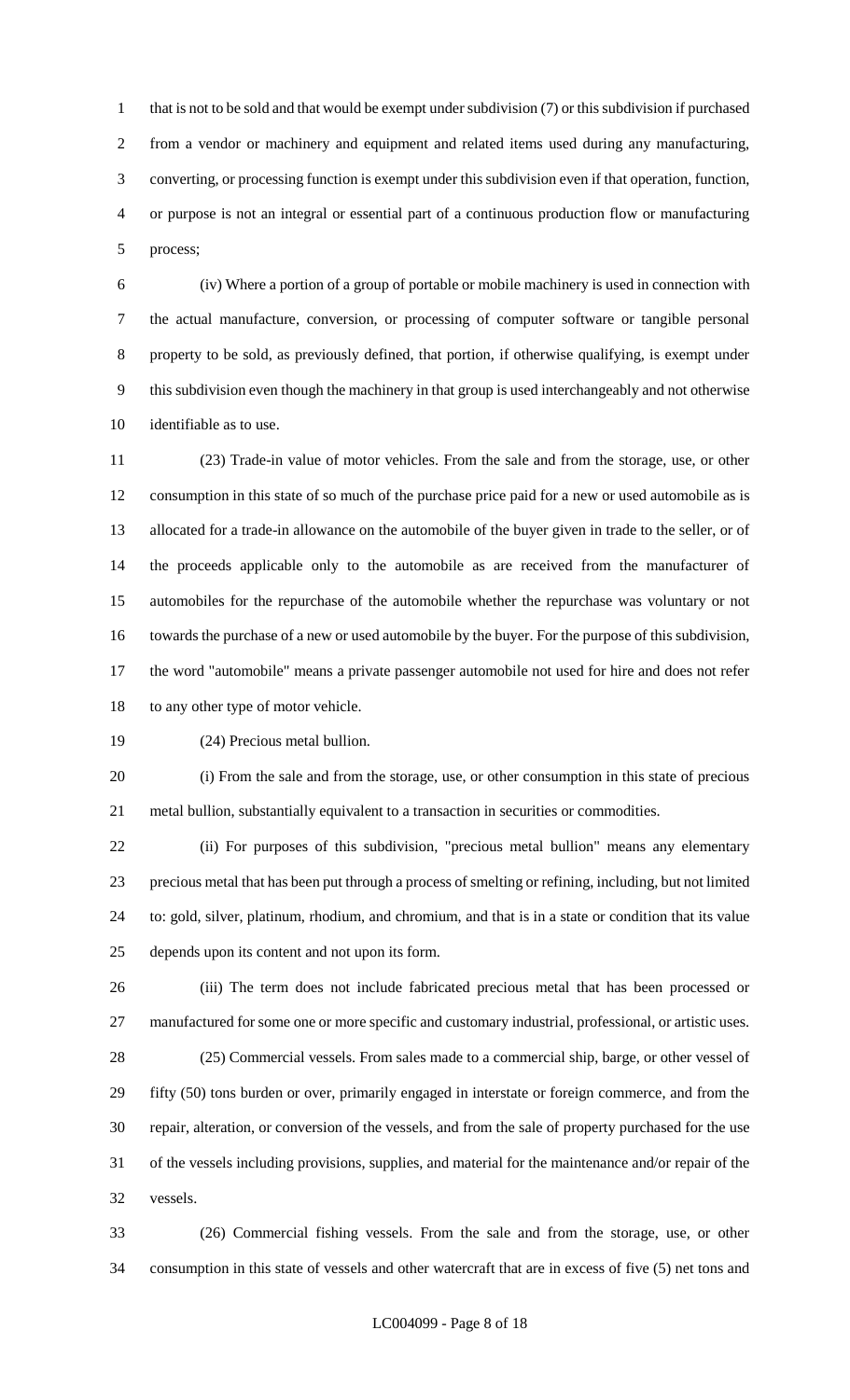that are used exclusively for "commercial fishing," as defined in this subdivision, and from the repair, alteration, or conversion of those vessels and other watercraft, and from the sale of property purchased for the use of those vessels and other watercraft including provisions, supplies, and material for the maintenance and/or repair of the vessels and other watercraft and the boats nets, cables, tackle, and other fishing equipment appurtenant to or used in connection with the commercial fishing of the vessels and other watercraft. "Commercial fishing" means taking or attempting to take any fish, shellfish, crustacea, or bait species with the intent of disposing of it for profit or by sale, barter, trade, or in commercial channels. The term does not include subsistence fishing, i.e., the taking for personal use and not for sale or barter; or sport fishing; but shall include vessels and other watercraft with a Rhode Island party and charter boat license issued by the department of environmental management pursuant to § 20-2-27.1 that meet the following criteria: (i) The operator must have a current United States Coast Guard (U.S.C.G.) license to carry passengers for hire; (ii) U.S.C.G. vessel documentation in the coast wide fishery trade; (iii) U.S.C.G. vessel documentation as to proof of Rhode Island home port status or a Rhode Island boat registration to prove Rhode Island home port status; and (iv) The vessel must be used as a commercial passenger carrying fishing vessel to carry passengers for fishing. The vessel must be 17 able to demonstrate that at least fifty percent (50%) of its annual gross income derives from charters or provides documentation of a minimum of one hundred (100) charter trips annually; and (v) The vessel must have a valid Rhode Island party and charter boat license. The tax administrator shall implement the provisions of this subdivision by promulgating rules and regulations relating thereto. (27) Clothing and footwear. From the sales of articles of clothing, including footwear, intended to be worn or carried on or about the human body for sales prior to October 1, 2012. Effective October 1, 2012, the exemption will apply to the sales of articles of clothing, including footwear, intended to be worn or carried on or about the human body up to two hundred and fifty dollars (\$250) of the sales price per item. For the purposes of this section, "clothing or footwear" does not include clothing accessories or equipment or special clothing or footwear primarily designed for athletic activity or protective use as these terms are defined in section 44-18-7.1(f). In recognition of the work being performed by the streamlined sales and use tax governing board, upon passage of any federal law that authorizes states to require remote sellers to collect and remit sales and use taxes, this unlimited exemption will apply as it did prior to October 1, 2012. The unlimited exemption on sales of clothing and footwear shall take effect on the date that the state requires remote sellers to collect and remit sales and use taxes.

 (28) Water for residential use. From the sale and from the storage, use, or other consumption in this state of water furnished for domestic use by occupants of residential premises.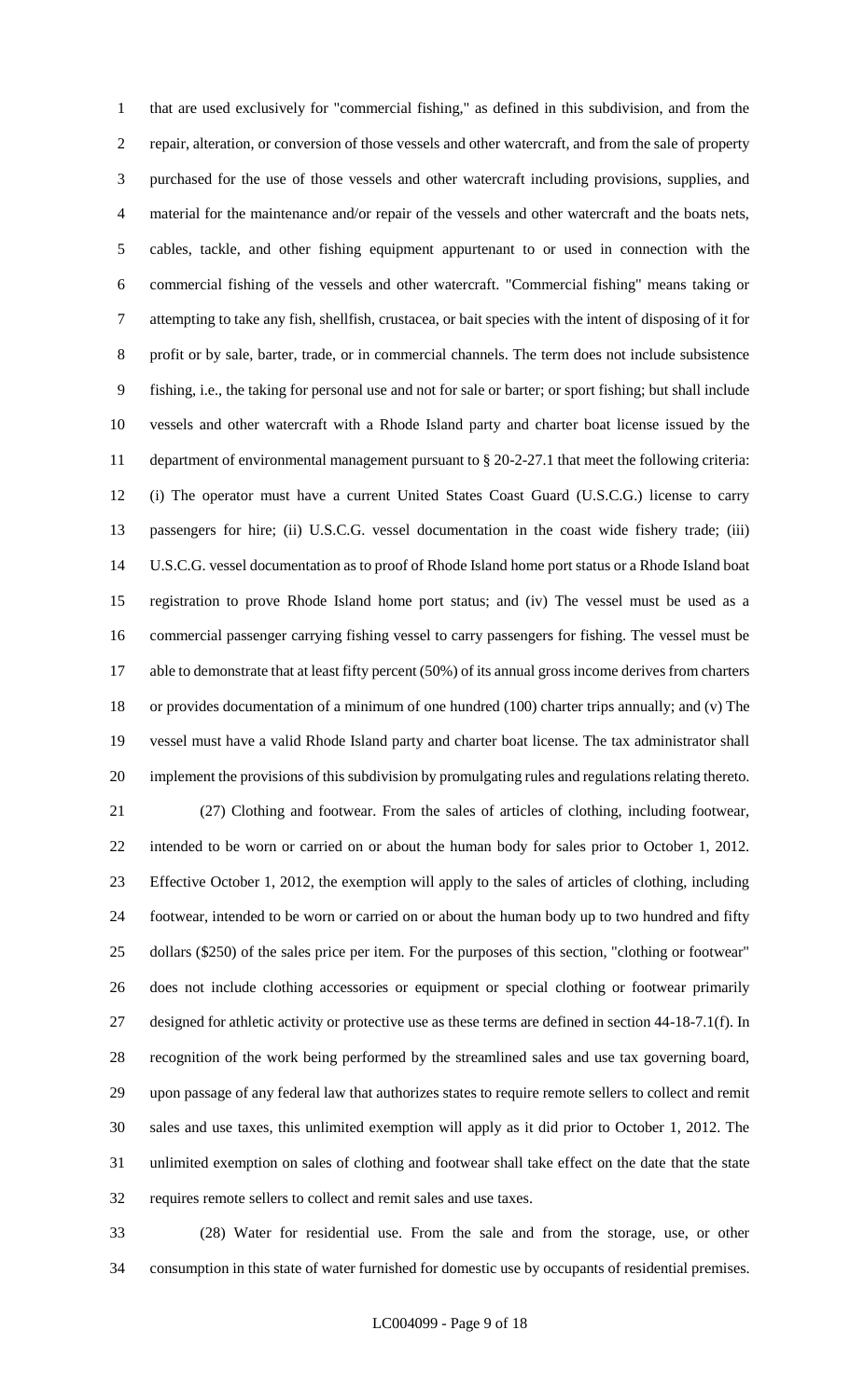(29) Bibles. [Unconstitutional; see Ahlburn v. Clark, 728 A.2d 449 (R.I. 1999); see Notes to Decisions.] From the sale and from the storage, use, or other consumption in the state of any canonized scriptures of any tax-exempt nonprofit religious organization including, but not limited to, the Old Testament and the New Testament versions.

(30) Boats.

 (i) From the sale of a boat or vessel to a bona fide nonresident of this state who does not register the boat or vessel in this state or document the boat or vessel with the United States government at a home port within the state, whether the sale or delivery of the boat or vessel is made in this state or elsewhere; provided, that the nonresident transports the boat within thirty (30) days after delivery by the seller outside the state for use thereafter solely outside the state.

 (ii) The tax administrator, in addition to the provisions of §§ 44-19-27 and 44-19-28, may require the seller of the boat or vessel to keep records of the sales to bona fide nonresidents as the tax administrator deems reasonably necessary to substantiate the exemption provided in this subdivision, including the affidavit of the seller that the buyer represented himself or herself to be a bona fide nonresident of this state and of the buyer that he or she is a nonresident of this state.

 (31) Youth activities equipment. From the sale, storage, use, or other consumption in this state of items for not more than twenty dollars (\$20.00) each by nonprofit Rhode Island eleemosynary organizations, for the purposes of youth activities that the organization is formed to sponsor and support; and by accredited elementary and secondary schools for the purposes of the schools or of organized activities of the enrolled students.

 (32) Farm equipment. From the sale and from the storage or use of machinery and equipment used directly for commercial farming and agricultural production; including, but not limited to: tractors, ploughs, harrows, spreaders, seeders, milking machines, silage conveyors, balers, bulk milk storage tanks, trucks with farm plates, mowers, combines, irrigation equipment, greenhouses and greenhouse coverings, graders and packaging machines, tools and supplies and other farming equipment, including replacement parts appurtenant to or used in connection with commercial farming and tools and supplies used in the repair and maintenance of farming equipment. "Commercial farming" means the keeping or boarding of five (5) or more horses or the production within this state of agricultural products, including, but not limited to, field or orchard crops, livestock, dairy, and poultry, or their products, where the keeping, boarding, or production provides at least two thousand five hundred dollars (\$2,500) in annual gross sales to the operator, whether an individual, a group, a partnership, or a corporation for exemptions issued prior to July 1, 2002. For exemptions issued or renewed after July 1, 2002, there shall be two (2) levels. Level I shall be based on proof of annual, gross sales from commercial farming of at least twenty-five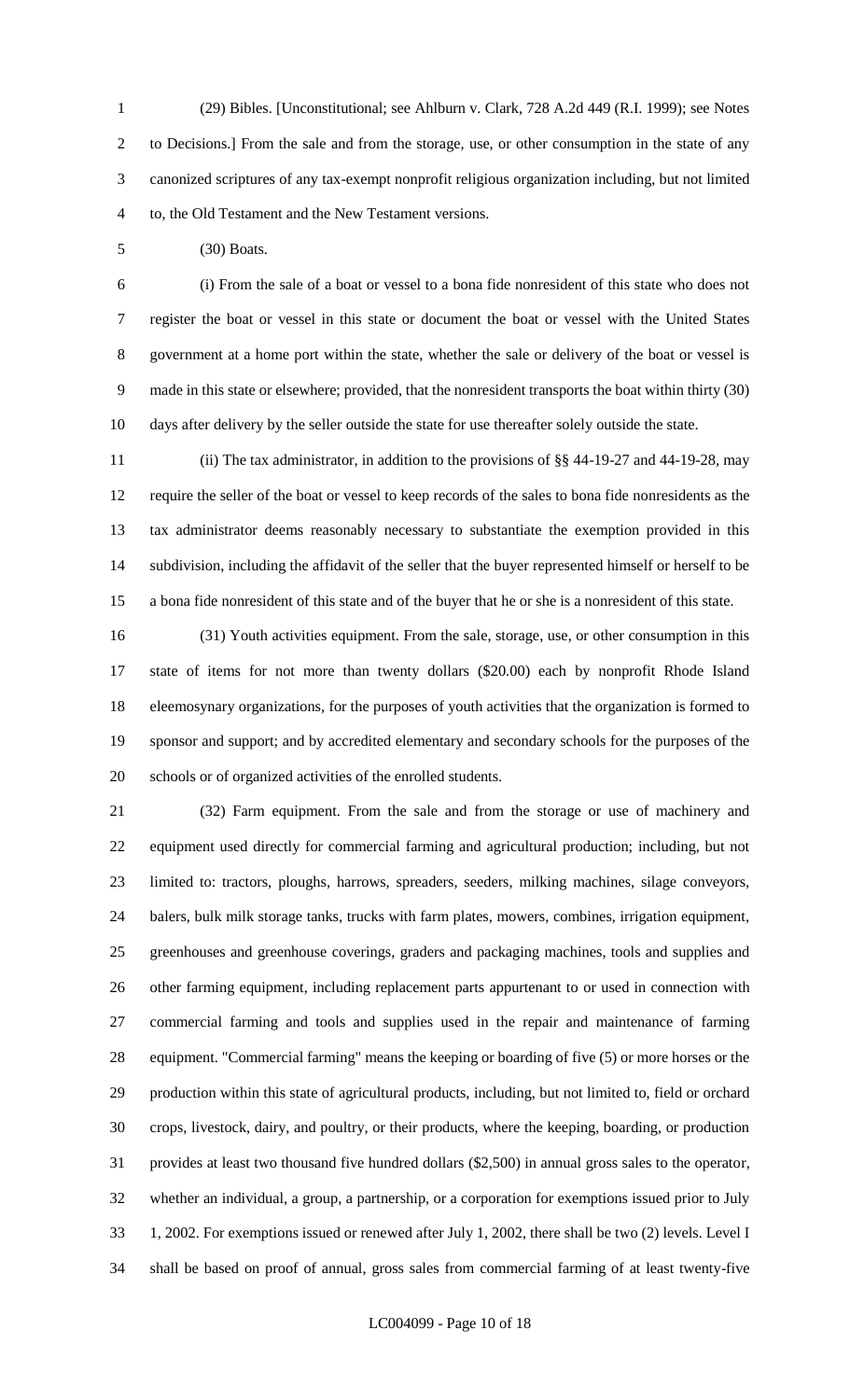hundred dollars (\$2,500) and shall be valid for purchases subject to the exemption provided in this 2 subdivision except for motor vehicles with an excise tax value of five thousand dollars (\$5,000) or greater. Level II shall be based on proof of annual gross sales from commercial farming of at least ten thousand dollars (\$10,000) or greater and shall be valid for purchases subject to the exemption provided in this subdivision including motor vehicles with an excise tax value of five thousand dollars (\$5,000) or greater. For the initial issuance of the exemptions, proof of the requisite amount of annual gross sales from commercial farming shall be required for the prior year; for any renewal of an exemption granted in accordance with this subdivision at either level I or level II, proof of gross annual sales from commercial farming at the requisite amount shall be required for each of 10 the prior two (2) years. Certificates of exemption issued or renewed after July 1, 2002, shall clearly indicate the level of the exemption and be valid for four (4) years after the date of issue. This exemption applies even if the same equipment is used for ancillary uses, or is temporarily used for a non-farming or a non-agricultural purpose, but shall not apply to motor vehicles acquired after July 1, 2002, unless the vehicle is a farm vehicle as defined pursuant to § 31-1-8 and is eligible for registration displaying farm plates as provided for in § 31-3-31.

 (33) Compressed air. From the sale and from the storage, use, or other consumption in the state of compressed air.

 (34) Flags. From the sale and from the storage, consumption, or other use in this state of United States, Rhode Island or POW-MIA flags.

 (35) Motor vehicle and adaptive equipment to certain veterans. From the sale of a motor vehicle and adaptive equipment to and for the use of a veteran with a service-connected loss of or the loss of use of a leg, foot, hand, or arm, or any veteran who is a double amputee, whether service connected or not. The motor vehicle must be purchased by and especially equipped for use by the qualifying veteran. Certificate of exemption or refunds of taxes paid is granted under rules or regulations that the tax administrator may prescribe.

 (36) Textbooks. From the sale and from the storage, use, or other consumption in this state of textbooks by an "educational institution," as defined in subsection (18) of this section, and any educational institution within the purview of § 16-63-9(4), and used textbooks by any purveyor.

 (37) Tangible personal property and supplies used in on-site hazardous waste recycling, reuse, or treatment. From the sale, storage, use, or other consumption in this state of tangible personal property or supplies used or consumed in the operation of equipment, the exclusive function of which is the recycling, reuse, or recovery of materials (other than precious metals, as defined in subdivision (24)(ii) of this section) from the treatment of "hazardous wastes," as defined in § 23-19.1-4, where the "hazardous wastes" are generated in Rhode Island solely by the same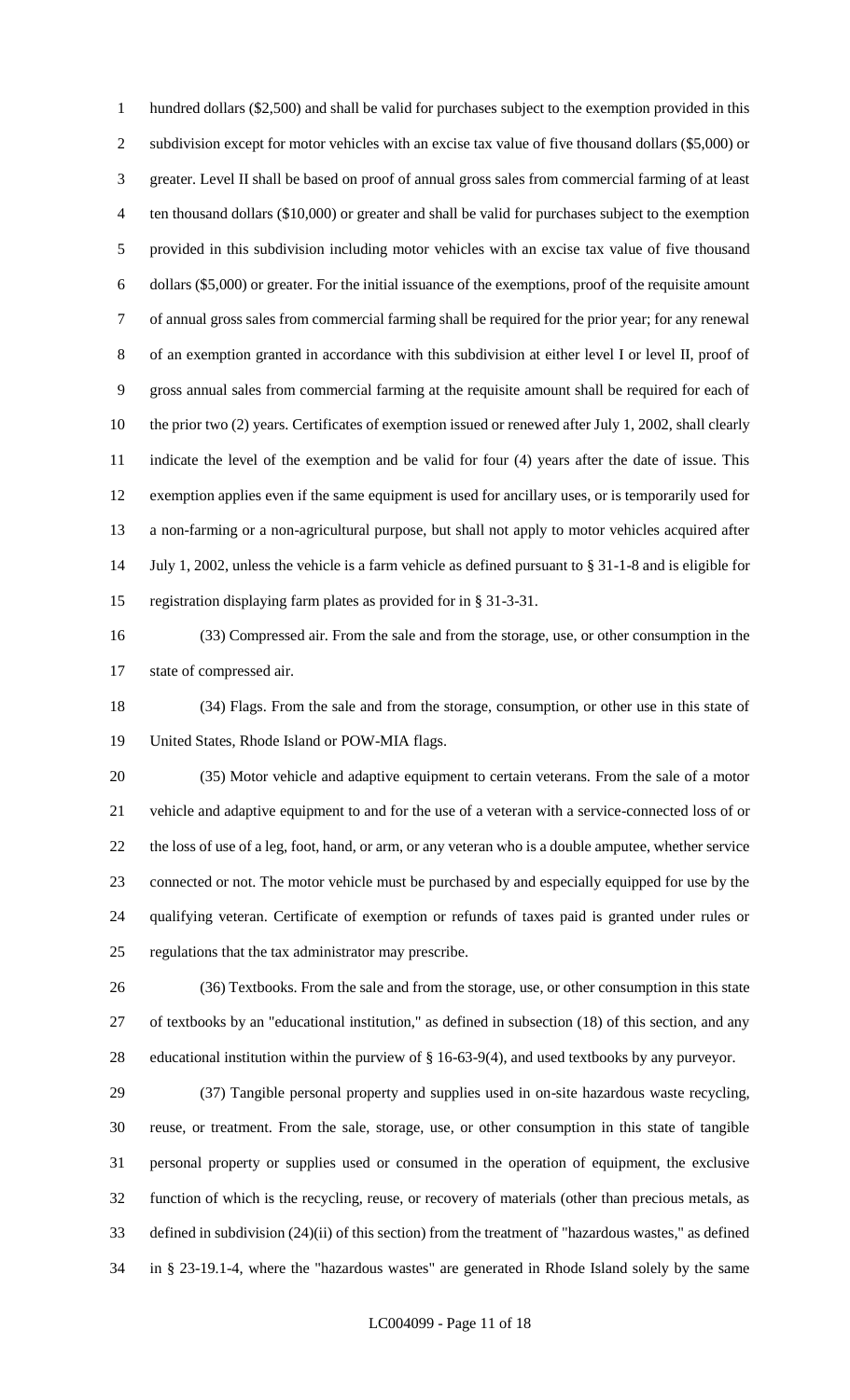taxpayer and where the personal property is located at, in, or adjacent to a generating facility of the taxpayer in Rhode Island. The taxpayer shall procure an order from the director of the department of environmental management certifying that the equipment and/or supplies as used or consumed, qualify for the exemption under this subdivision. If any information relating to secret processes or methods of manufacture, production, or treatment is disclosed to the department of environmental management only to procure an order, and is a "trade secret" as defined in § 28-21-10(b), it is not open to public inspection or publicly disclosed unless disclosure is required under chapter 21 of title 28 or chapter 24.4 of title 23.

 (38) Promotional and product literature of boat manufacturers. From the sale and from the storage, use, or other consumption of promotional and product literature of boat manufacturers shipped to points outside of Rhode Island that either: (i) Accompany the product that is sold; (ii) Are shipped in bulk to out-of-state dealers for use in the sale of the product; or (iii) Are mailed to customers at no charge.

 (39) Food items paid for by food stamps. From the sale and from the storage, use, or other consumption in this state of eligible food items payment for which is properly made to the retailer in the form of U.S. government food stamps issued in accordance with the Food Stamp Act of 1977, 7 U.S.C. § 2011 et seq.

 (40) Transportation charges. From the sale or hiring of motor carriers as defined in § 39- 12-2(12) to haul goods, when the contract or hiring cost is charged by a motor freight tariff filed with the Rhode Island public utilities commission on the number of miles driven or by the number of hours spent on the job.

 (41) Trade-in value of boats. From the sale and from the storage, use, or other consumption in this state of so much of the purchase price paid for a new or used boat as is allocated for a trade- in allowance on the boat of the buyer given in trade to the seller or of the proceeds applicable only to the boat as are received from an insurance claim as a result of a stolen or damaged boat, towards the purchase of a new or used boat by the buyer.

 (42) Equipment used for research and development. From the sale and from the storage, use, or other consumption of equipment to the extent used for research and development purposes by a qualifying firm. For the purposes of this subsection, "qualifying firm" means a business for which the use of research and development equipment is an integral part of its operation and "equipment" means scientific equipment, computers, software, and related items.

 (43) Coins. From the sale and from the other consumption in this state of coins having numismatic or investment value.

(44) Farm structure construction materials. Lumber, hardware, and other materials used in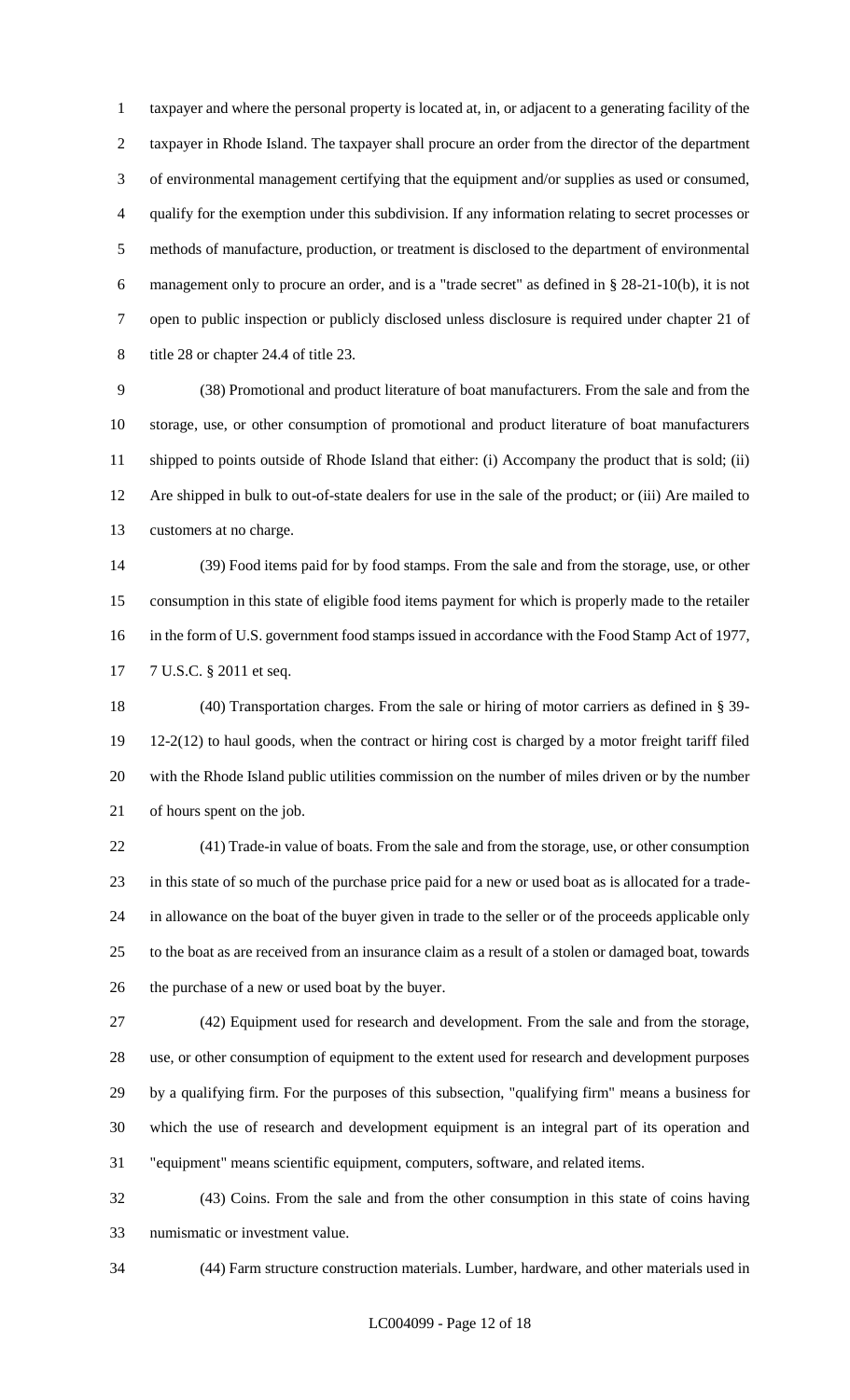the new construction of farm structures, including production facilities such as, but not limited to: farrowing sheds, free stall and stanchion barns, milking parlors, silos, poultry barns, laying houses, fruit and vegetable storages, rooting cellars, propagation rooms, greenhouses, packing rooms, machinery storage, seasonal farm worker housing, certified farm markets, bunker and trench silos, feed storage sheds, and any other structures used in connection with commercial farming.

 (45) Telecommunications carrier access service. Carrier access service or telecommunications service when purchased by a telecommunications company from another telecommunications company to facilitate the provision of telecommunications service.

 (46) Boats or vessels brought into the state exclusively for winter storage, maintenance, repair, or sale. Notwithstanding the provisions of §§ 44-18-10, 44-18-11 and 44-18-20, the tax imposed by § 44-18-20 is not applicable for the period commencing on the first day of October in any year up to and including the 30th day of April next succeeding with respect to the use of any boat or vessel within this state exclusively for purposes of: (i) Delivery of the vessel to a facility in this state for storage, including dry storage and storage in water by means of apparatus preventing ice damage to the hull, maintenance, or repair; (ii) The actual process of storage, maintenance, or repair of the boat or vessel; or (iii) Storage for the purpose of selling the boat or vessel.

 (47) Jewelry display product. From the sale and from the storage, use, or other consumption in this state of tangible personal property used to display any jewelry product; provided that title to the jewelry display product is transferred by the jewelry manufacturer or seller and that the jewelry display product is shipped out of state for use solely outside the state and is not returned to the jewelry manufacturer or seller.

 (48) Boats or vessels generally. Notwithstanding the provisions of this chapter, the tax imposed by §§ 44-18-20 and 44-18-18 shall not apply with respect to the sale and to the storage, use, or other consumption in this state of any new or used boat. The exemption provided for in this subdivision does not apply after October 1, 1993, unless prior to October 1, 1993, the federal ten percent (10%) surcharge on luxury boats is repealed.

 (49) Banks and regulated investment companies interstate toll-free calls. Notwithstanding the provisions of this chapter, the tax imposed by this chapter does not apply to the furnishing of interstate and international, toll-free terminating telecommunication service that is used directly and exclusively by or for the benefit of an eligible company as defined in this subdivision; provided that an eligible company employs on average during the calendar year no less than five hundred (500) "full-time equivalent employees" as that term is defined in § 42-64.5-2. For purposes of this section, an "eligible company" means a "regulated investment company" as that term is defined in the Internal Revenue Code of 1986, 26 U.S.C. § 851, or a corporation to the extent the service is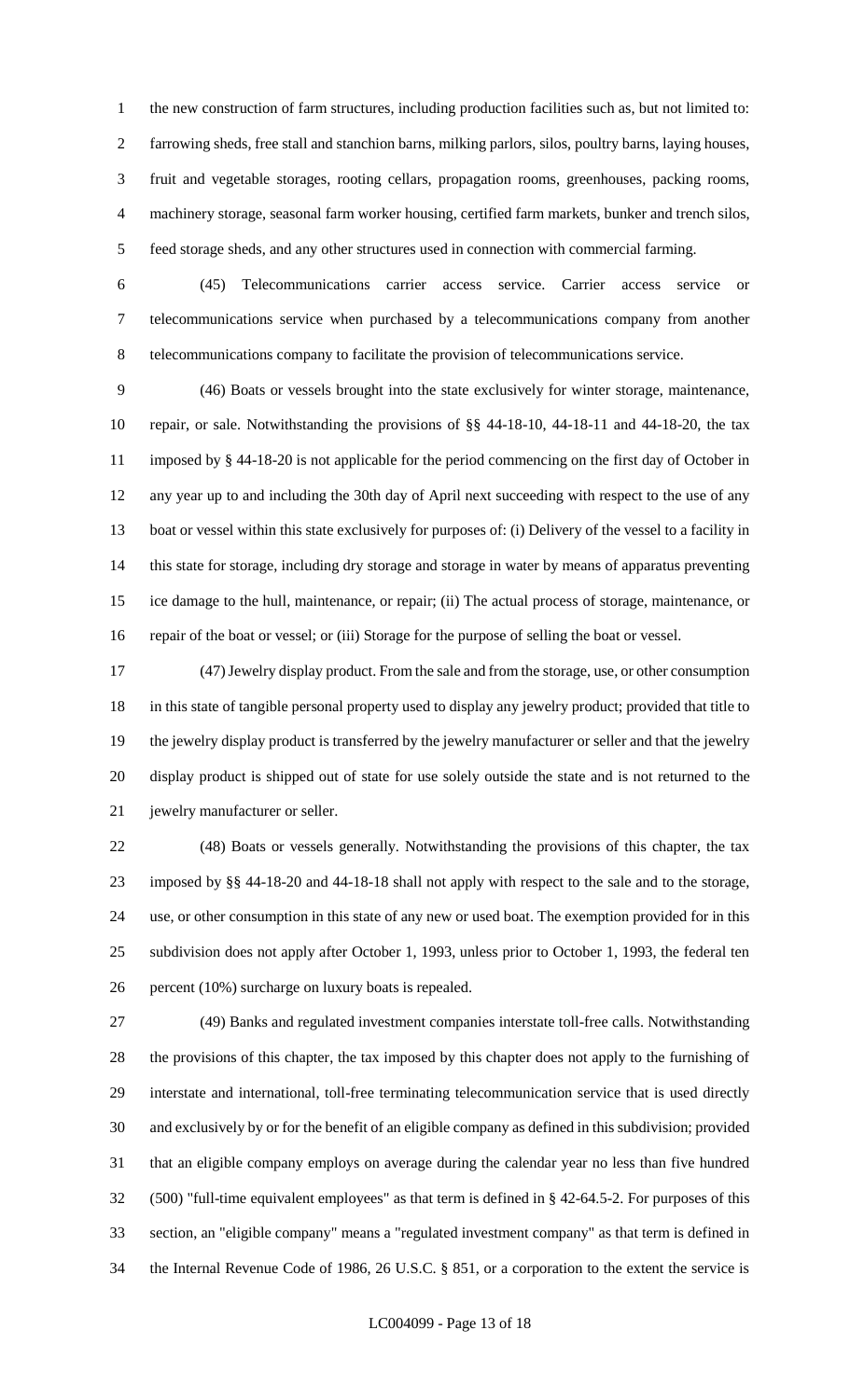provided, directly or indirectly, to or on behalf of a regulated investment company, an employee benefit plan, a retirement plan or a pension plan, or a state-chartered bank.

 (50) Mobile and manufactured homes generally. From the sale and from the storage, use, or other consumption in this state of mobile and/or manufactured homes as defined and subject to taxation pursuant to the provisions of chapter 44 of title 31.

(51) Manufacturing business reconstruction materials.

 (i) From the sale and from the storage, use, or other consumption in this state of lumber, hardware, and other building materials used in the reconstruction of a manufacturing business facility that suffers a disaster, as defined in this subdivision, in this state. "Disaster" means any occurrence, natural or otherwise, that results in the destruction of sixty percent (60%) or more of an operating manufacturing business facility within this state. "Disaster" does not include any damage resulting from the willful act of the owner of the manufacturing business facility.

 (ii) Manufacturing business facility includes, but is not limited to, the structures housing the production and administrative facilities.

 (iii) In the event a manufacturer has more than one manufacturing site in this state, the sixty 16 percent (60%) provision applies to the damages suffered at that one site.

 (iv) To the extent that the costs of the reconstruction materials are reimbursed by insurance, this exemption does not apply.

 (52) Tangible personal property and supplies used in the processing or preparation of floral products and floral arrangements. From the sale, storage, use, or other consumption in this state of tangible personal property or supplies purchased by florists, garden centers, or other like producers or vendors of flowers, plants, floral products, and natural and artificial floral arrangements that are ultimately sold with flowers, plants, floral products, and natural and artificial floral arrangements or are otherwise used in the decoration, fabrication, creation, processing, or preparation of flowers, plants, floral products, or natural and artificial floral arrangements, including descriptive labels, stickers, and cards affixed to the flower, plant, floral product, or arrangement, artificial flowers, spray materials, floral paint and tint, plant shine, flower food, insecticide, and fertilizers.

 (53) Horse food products. From the sale and from the storage, use, or other consumption in this state of horse food products purchased by a person engaged in the business of the boarding of horses.

(54) Non-motorized recreational vehicles sold to nonresidents.

 (i) From the sale, subsequent to June 30, 2003, of a non-motorized recreational vehicle to a bona fide nonresident of this state who does not register the non-motorized recreational vehicle in this state, whether the sale or delivery of the non-motorized recreational vehicle is made in this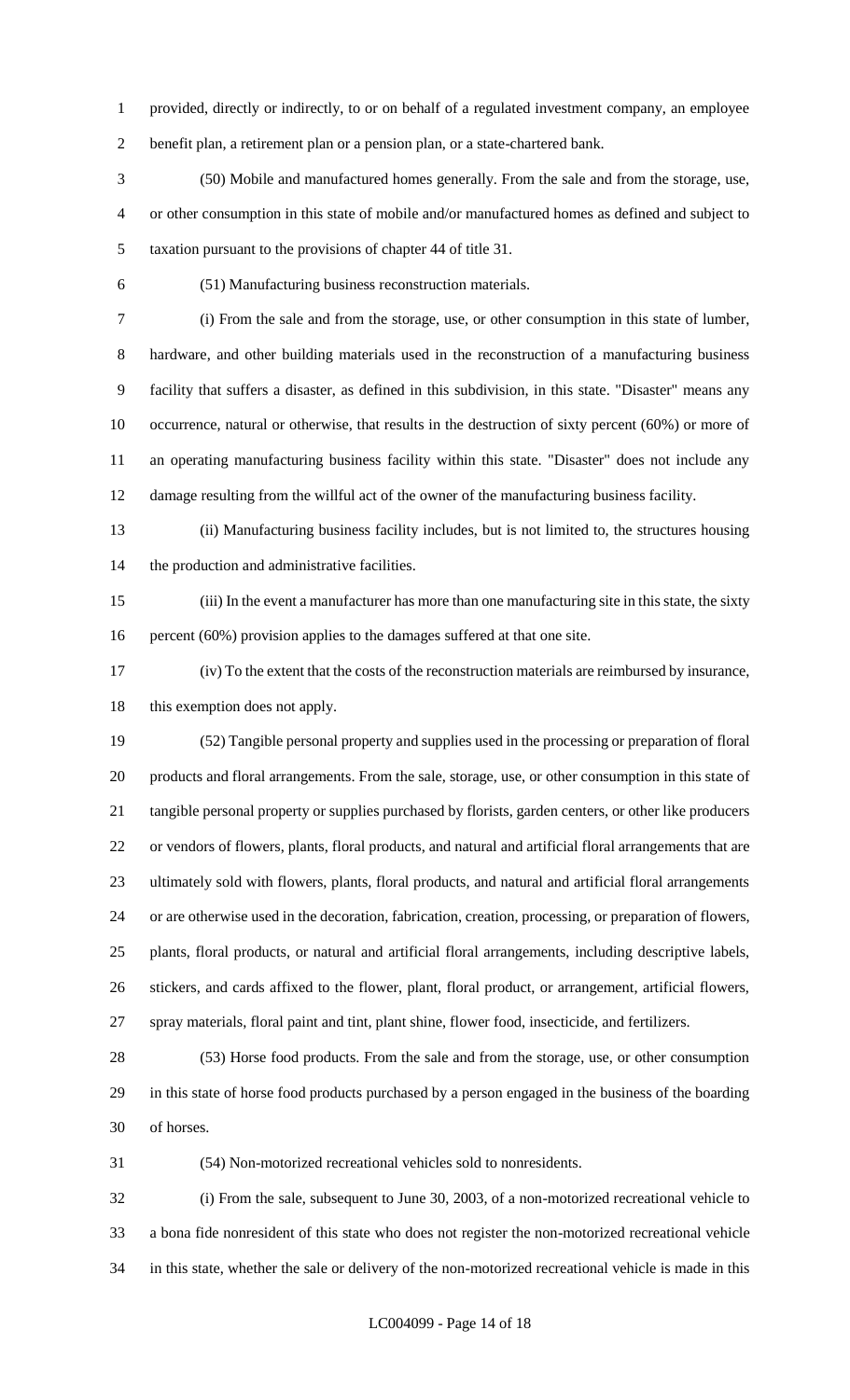state or at the place of residence of the nonresident; provided that a non-motorized recreational vehicle sold to a bona fide nonresident whose state of residence does not allow a like exemption to its nonresidents is not exempt from the tax imposed under § 44-18-20; provided, further, that in that event the bona fide nonresident pays a tax to Rhode Island on the sale at a rate equal to the rate that would be imposed in his or her state of residence not to exceed the rate that would have been imposed under § 44-18-20. Notwithstanding any other provisions of law, a licensed, non-motorized recreational vehicle dealer shall add and collect the tax required under this subdivision and remit the tax to the tax administrator under the provisions of chapters 18 and 19 of this title. Provided, that when a Rhode Island licensed, non-motorized recreational vehicle dealer is required to add and collect the sales and use tax on the sale of a non-motorized recreational vehicle to a bona fide nonresident as provided in this section, the dealer in computing the tax takes into consideration the law of the state of the nonresident as it relates to the trade-in of motor vehicles.

 (ii) The tax administrator, in addition to the provisions of §§ 44-19-27 and 44-19-28, may require any licensed, non-motorized recreational vehicle dealer to keep records of sales to bona fide nonresidents as the tax administrator deems reasonably necessary to substantiate the exemption provided in this subdivision, including the affidavit of a licensed, non-motorized recreational vehicle dealer that the purchaser of the non-motorized recreational vehicle was the holder of, and had in his or her possession a valid out-of-state non-motorized recreational vehicle registration or a valid out-of-state driver's license.

 (iii) Any nonresident who registers a non-motorized recreational vehicle in this state within ninety (90) days of the date of its sale to him or her is deemed to have purchased the non-motorized recreational vehicle for use, storage, or other consumption in this state, and is subject to, and liable for, the use tax imposed under the provisions of § 44-18-20.

 (iv) "Non-motorized recreational vehicle" means any portable dwelling designed and constructed to be used as a temporary dwelling for travel, camping, recreational, and vacation use that is eligible to be registered for highway use, including, but not limited to, "pick-up coaches" or "pick-up campers," "travel trailers," and "tent trailers" as those terms are defined in chapter 1 of title 31.

 (55) Sprinkler and fire alarm systems in existing buildings. From the sale in this state of sprinkler and fire alarm systems; emergency lighting and alarm systems; and the materials necessary and attendant to the installation of those systems that are required in buildings and occupancies existing therein in July 2003 in order to comply with any additional requirements for such buildings arising directly from the enactment of the Comprehensive Fire Safety Act of 2003 and that are not required by any other provision of law or ordinance or regulation adopted pursuant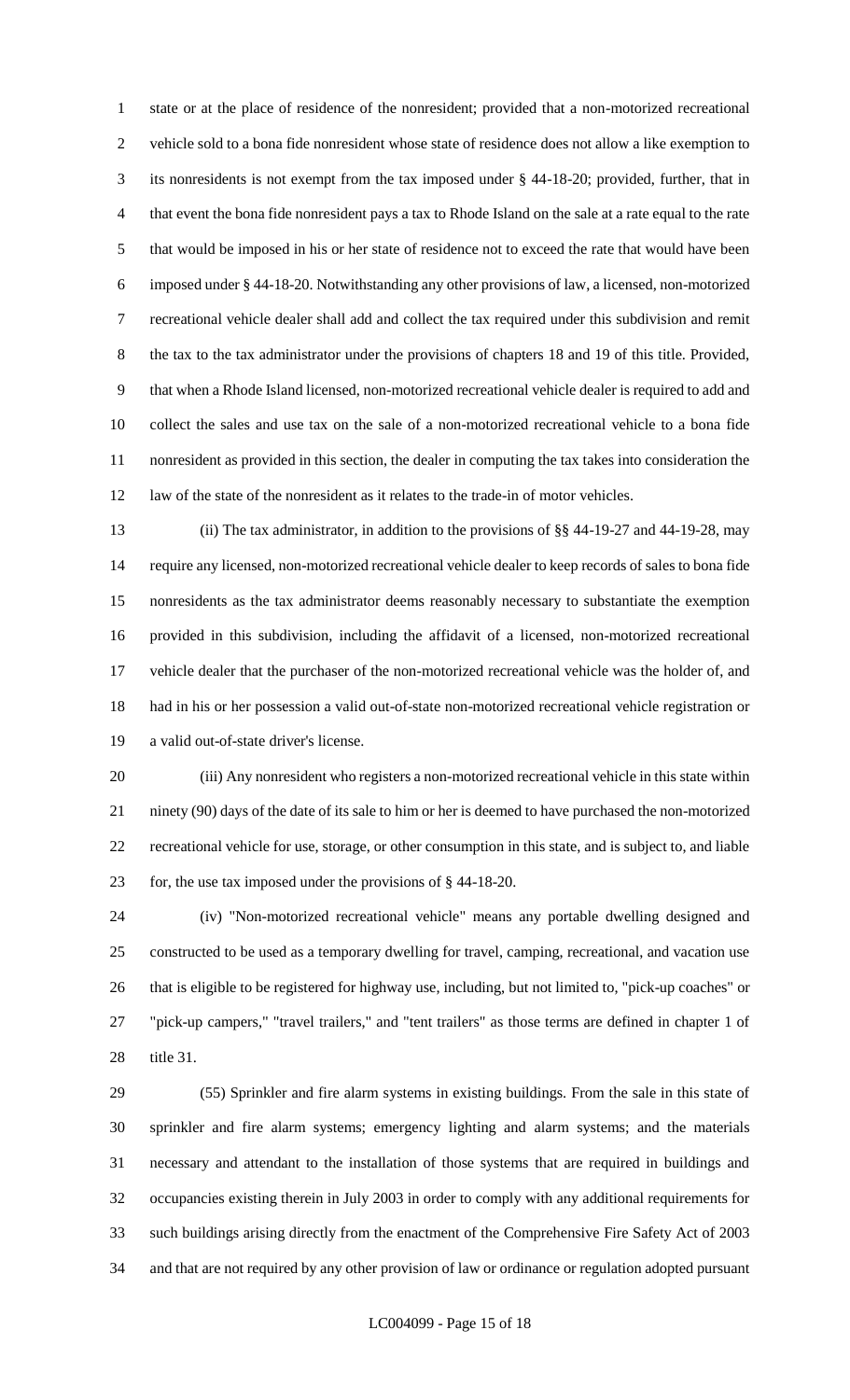to that act. The exemption provided in this subdivision shall expire on December 31, 2008.

 (56) Aircraft. Notwithstanding the provisions of this chapter, the tax imposed by §§ 44-18- 18 and 44-18-20 shall not apply with respect to the sale and to the storage, use, or other consumption in this state of any new or used aircraft or aircraft parts.

 (57) Renewable energy products. Notwithstanding any other provisions of Rhode Island general laws, the following products shall also be exempt from sales tax: solar photovoltaic modules or panels, or any module or panel that generates electricity from light; solar thermal collectors, including, but not limited to, those manufactured with flat glass plates, extruded plastic, sheet metal, and/or evacuated tubes; geothermal heat pumps, including both water-to-water and water-to-air type pumps; wind turbines; towers used to mount wind turbines if specified by or sold 11 by a wind turbine manufacturer; DC to AC inverters that interconnect with utility power lines; and manufactured mounting racks and ballast pans for solar collector, module, or panel installation. Not to include materials that could be fabricated into such racks; monitoring and control equipment, if specified or supplied by a manufacturer of solar thermal, solar photovoltaic, geothermal, or wind energy systems or if required by law or regulation for such systems but not to include pumps, fans or plumbing or electrical fixtures unless shipped from the manufacturer affixed to, or an integral part of, another item specified on this list; and solar storage tanks that are part of a solar domestic hot water system or a solar space heating system. If the tank comes with an external heat exchanger it shall also be tax exempt, but a standard hot water tank is not exempt from state sales tax.

 (58) Returned property. The amount charged for property returned by customers upon rescission of the contract of sale when the entire amount exclusive of handling charges paid for the property is refunded in either cash or credit, and where the property is returned within one hundred twenty (120) days from the date of delivery.

 (59) Dietary supplements. From the sale and from the storage, use, or other consumption 25 of dietary supplements as defined in  $\S$  44-18-7.1(l)(v), sold on prescriptions.

 (60) Blood. From the sale and from the storage, use, or other consumption of human blood. (61) Agricultural products for human consumption. From the sale and from the storage, use, or other consumption of livestock and poultry of the kinds of products that ordinarily constitute food for human consumption and of livestock of the kind the products of which ordinarily constitute fibers for human use.

 (62) Diesel emission control technology. From the sale and use of diesel retrofit technology that is required by § 31-47.3-4.

 (63) Feed for certain animals used in commercial farming. From the sale of feed for animals as described in subsection (61) of this section.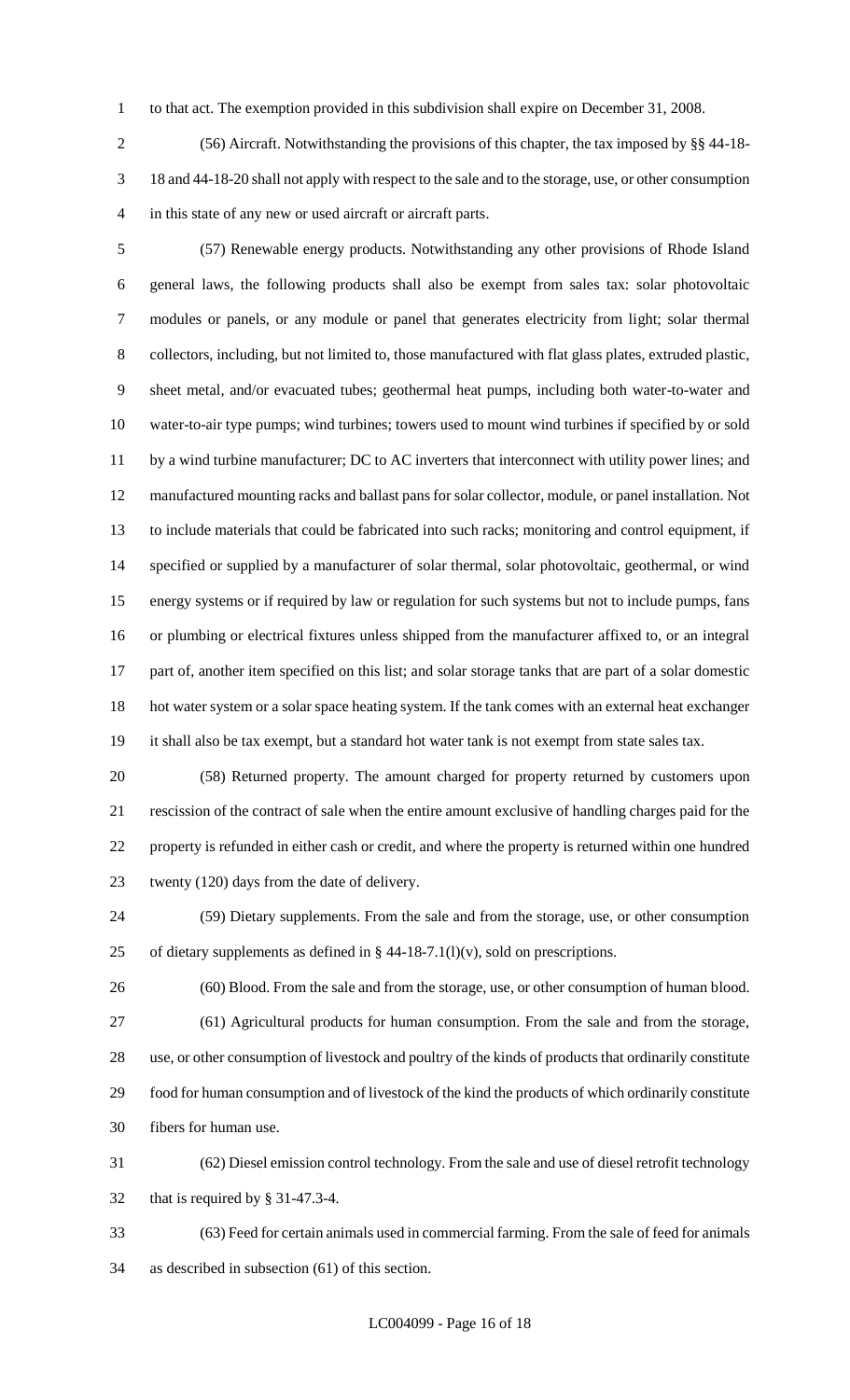(64) Alcoholic beverages. From the sale and storage, use, or other consumption in this state by a Class A licensee of alcoholic beverages, as defined in § 44-18-7.1, excluding beer and malt beverages; provided, further, notwithstanding § 6-13-1 or any other general or public law to the contrary, alcoholic beverages, as defined in § 44-18-7.1, shall not be subject to minimum markup. (65) Seeds and plants used to grow food and food ingredients. From the sale, storage, use, or other consumption in this state of seeds and plants used to grow food and food ingredients as defined in § 44-18-7.1(l)(i). "Seeds and plants used to grow food and food ingredients" shall not include marijuana seeds or plants. (66) Feminine hygiene products. From the sale and from the storage, use, or other consumption of tampons, panty liners, menstrual cups, sanitary napkins, and other similar products the principal use of which is feminine hygiene in connection with the menstrual cycle. (67) Leased motor vehicles. No sales or use tax shall be assessed or collected on any portion 13 of any lease payment for a motor vehicle which comprises the amount of any tangible personal

14 property tax, or any other similar tax, regardless of how said tax is designated or collected.

SECTION 2. This act shall take effect upon passage.

======== LC004099 ========